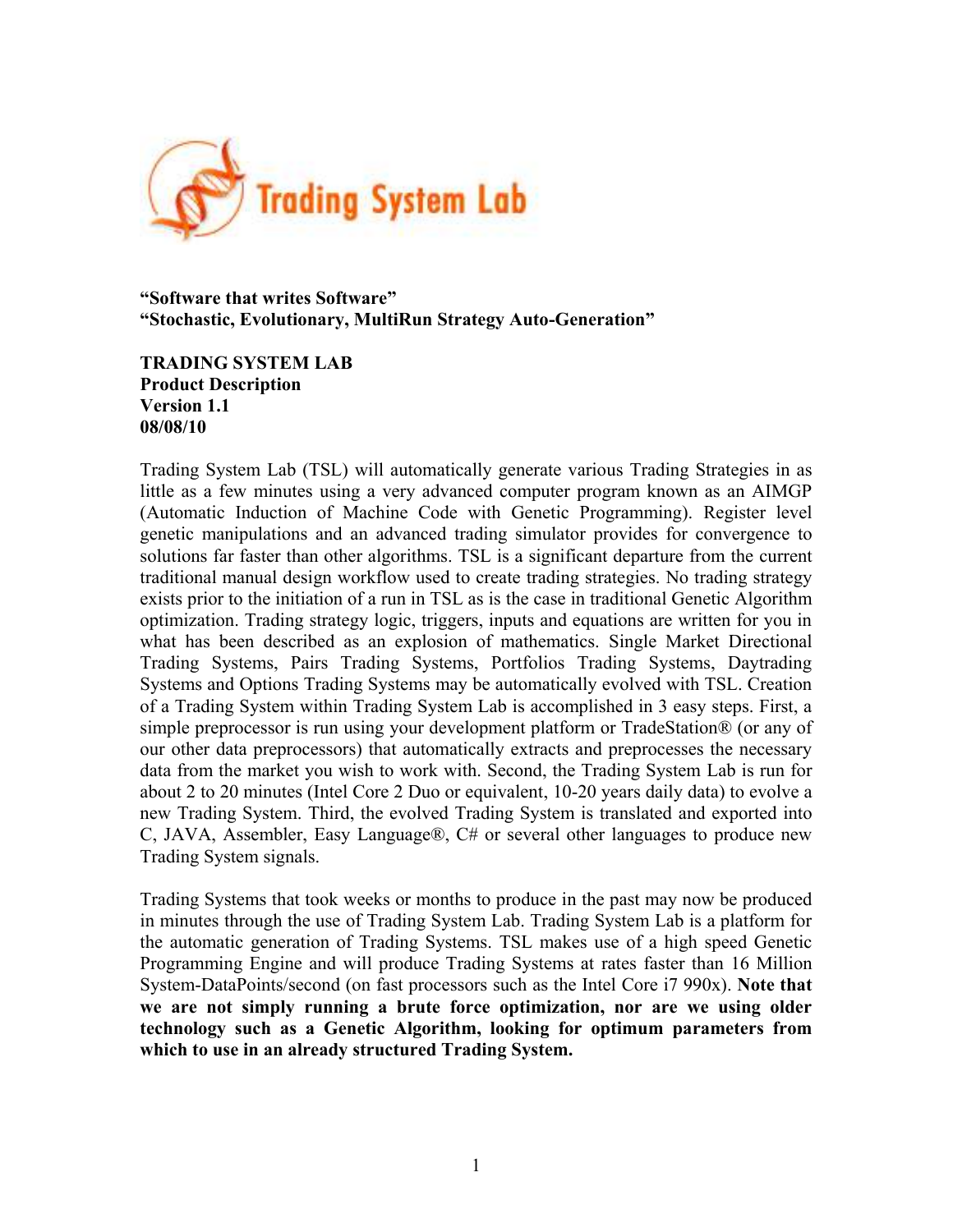With this application you will be able to automatically create Trading Systems far faster than conventional methods involving manually writing Trading System code. Trading System Lab makes use of a Linear, Automatic Induction of Machine Code with Genetic Programming Algorithm under an exclusive license from Register Machine Learning, Inc (RML). This Genetic Programming engine has been extensively studied and has been applied to many fields of and applications and is currently being studied by the U.S. military. For additional information please view and download appropriate white papers at [http://www.tradingsystemlab.com/whitepaper.aspx,](http://www.tradingsystemlab.com/whitepaper.aspx) including white papers on speed and accuracy studies from Register Machine Learning, Inc., Jet Propulsion Lab (JPL) and Scientific Applications International Corporation (SAIC).

Trading System Lab not only evolves Trading Systems extremely fast, but it also writes Trading System code. Additionally, the evolutionary algorithm begins the design of the Trading System from a zero point origin. In other words, at the beginning of a TSL run, no Trading System exists, and no Trading System code exists. The only Trading System elements that exist at the start of a run are the initial genetic material, known as a terminal set, which would be known by traders as "patterns, indicators and data". A maximum of 56 inputs may be used as this starting point. This terminal set consists of preprocessed facts in either a Boolean (0 or 1) or a Numeric (finite numbers) form. Only basic Trading System and Genetic Programming constraints are defined at the beginning of the run. The trader or Trading System developer may use his own data, filters, indicators, inter-market data, fundamental data or patterns within TSL. Additionally, the developer may inject his own "domain expertise" in feeding this initial genetic material to TSL. This way the intelligence gathered over time from the trader may be taken advantage of by TSL during the course of the evolutionary path to your genetically engineered Trading System.

TSL then combines this initial genetic material with 34 instruction sets such as simple addition, subtraction, multiplication and division, or more complex stack rotation, conditionals or data transfers and randomizations, producing new Trading System equations in terms of machine instructions operating directly within the registers of your CPU. For example, there are several ways to perform an addition in terms of machine code: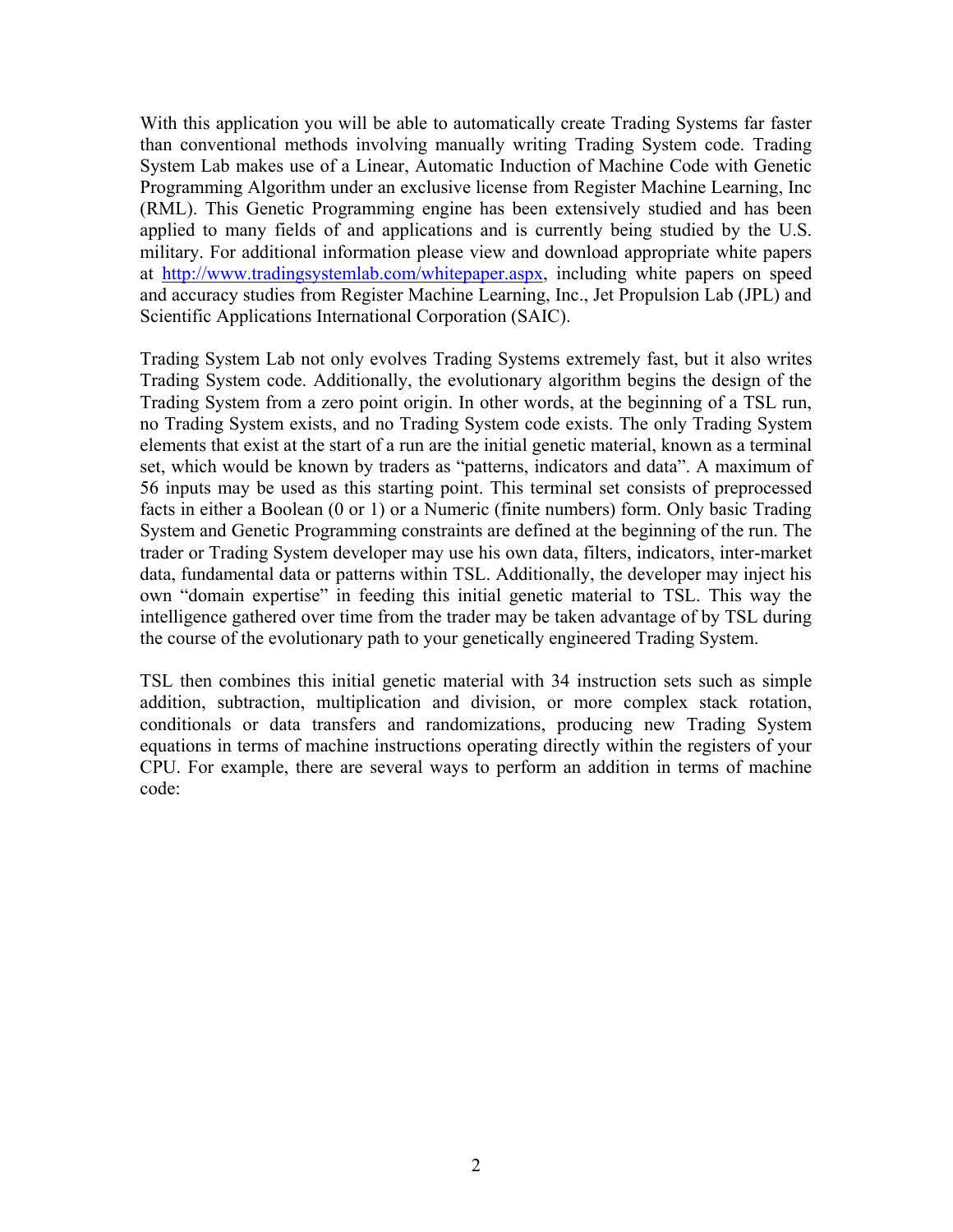

The Genetic Program will use these various machine code instructions to write or rewrite Trading System equations.

The general concept here is "Machine Learning applied to Trading System design".

In a recent study only a filter bank was used as the initial genetic material. TSL then automatically created Trading Systems in a just a few minutes that displayed adequate Out of Sample performance. In another study, only 9 simple candlestick patterns were used as the initial genetic material. TSL then evolved Trading systems in a few minutes that also displayed adequate Out of Sample performance.

TSL may also enhance, reengineer, modify or expand upon any existing Trading System or Technical Analysis approach by adding the existing Trading Systems or Technical Analysis facts, equations, preprocessing, or logic to TSL's internal development logic. To accomplish this, the user simply merges signals derived from the existing Trading System with additional preprocessed facts. The TSL platform will then take this mixture of facts, rearrange and combine them with the GP's function set so as to create a new Trading System. Simple Parameter Optimization would not suffice, nor does it take place, however a new Trading System structure emerges, perhaps with characteristics derived from both the legacy Trading System and the newer preprocessed facts.

**TSL begins at a zero point origin making no assumptions about the movement of the market in the future and then "evolves" Trading Systems at a very high rate combining information present in the market and formulating new filters, functions, conditions and relationships as it progresses towards a "genetically engineered" Trading System, then writes the portable code for you.**

It is important to note that mathematical equations are written for you at the completion of the evolutionary path in the form of code in a variety of languages.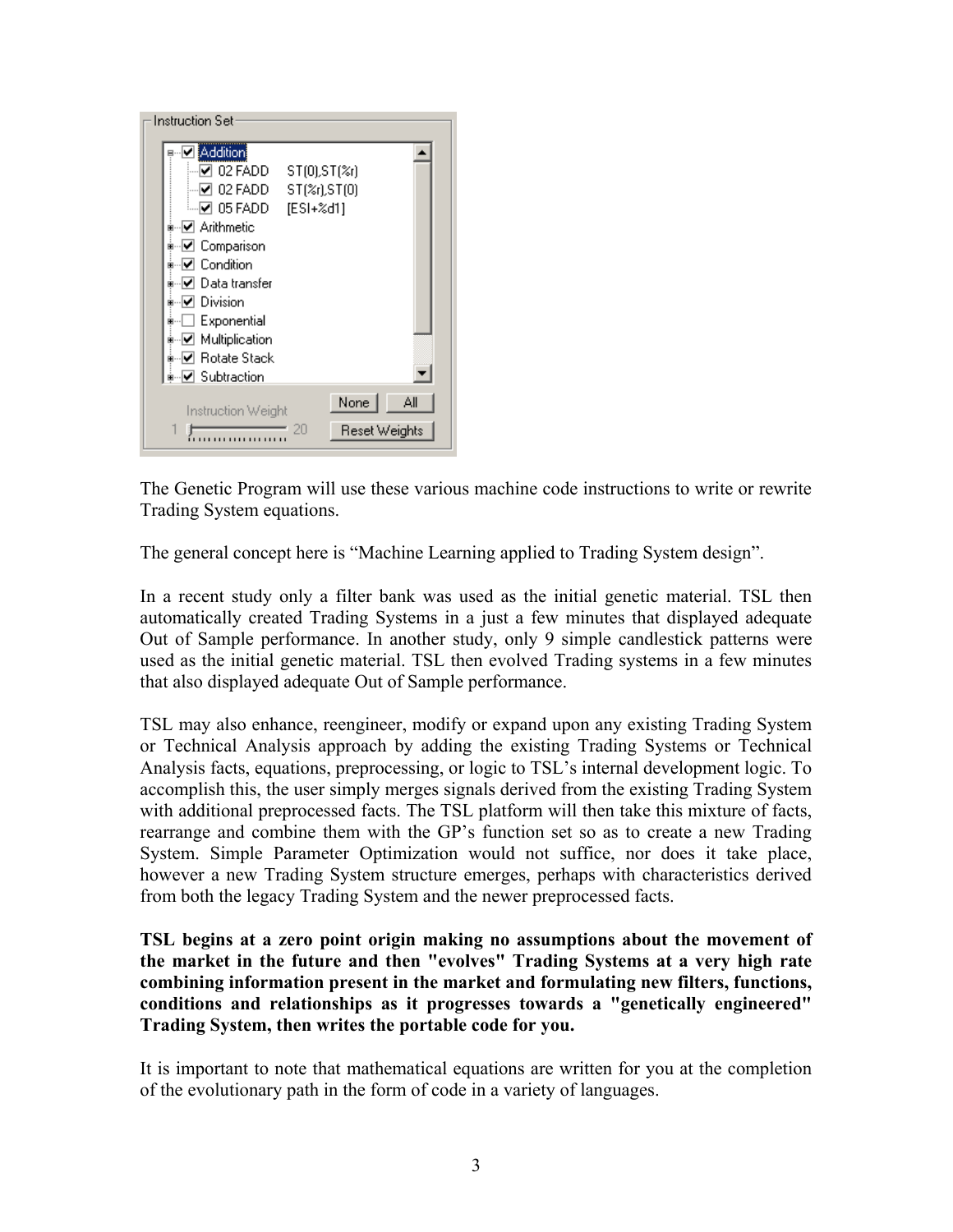Key evolutionary issues that make this approach the best approach for Trading System development are:

- 1. Rapid convergence at rates up to 200 times faster than conventional methods. (See speed and accuracy white papers from JPL and SAIC)
- 2. Input data set reduction occurring far faster than conventional methods. (Often only 5 to 10 parameters are used, out of the initial 56 inputs, in the final Trading System resulting in a simple, efficient Trading System)
- 3. Out of Sample results displayed both **during** the evolutionary process as well as **immediately available upon completion.** (Allows "path" intelligence to be seen.)
- 4. Efficient model complexity reduction through Parsimony Pressure. (Draws from minimal description length concept; Simpler systems are better.)
- 5. Non-homologous crossover resulting in very dynamic evolutions. (Varies the size of the evolved code. This is a critical LAIMGP concept.)
- 6. Production of C-code, Java, Assembler, EasyLanguage® and others. (Allows for portability and integration into industry API's, platforms, and Algorithmic Trading Engines.)

The result is that an excellent Trading System may be generated in a few minutes using 20-30 years of market data on virtually any market.

It is important to note that Genetic Programs are superior to the older and less efficient technology known as Genetic Algorithms. Further discussion on this topic may be found on the web site and in demos.

The TSL platform is the result of the convergence of many languages and technologies into an operational whole. Since TSL will either create a Trading System or indicate rapidly if a market is too random to allow the creation of a Trading System, we believe that TSL will soon become the standard for development of new Trading Systems and a metric for performance measurements of existing Trading Systems. Since TSL's speed grows with the rate of processor speed improvements, faster processors will allow yet greater and greater functionality and convergence speed. We estimate that within a few years, TSL will be producing Trading Systems in seconds. We are investigating concurrent, parallel, and multi core/multi processor configurations. Our plans include the capabilities to design Trading Systems on most of the major securities and commodity markets in the world quickly and efficiently.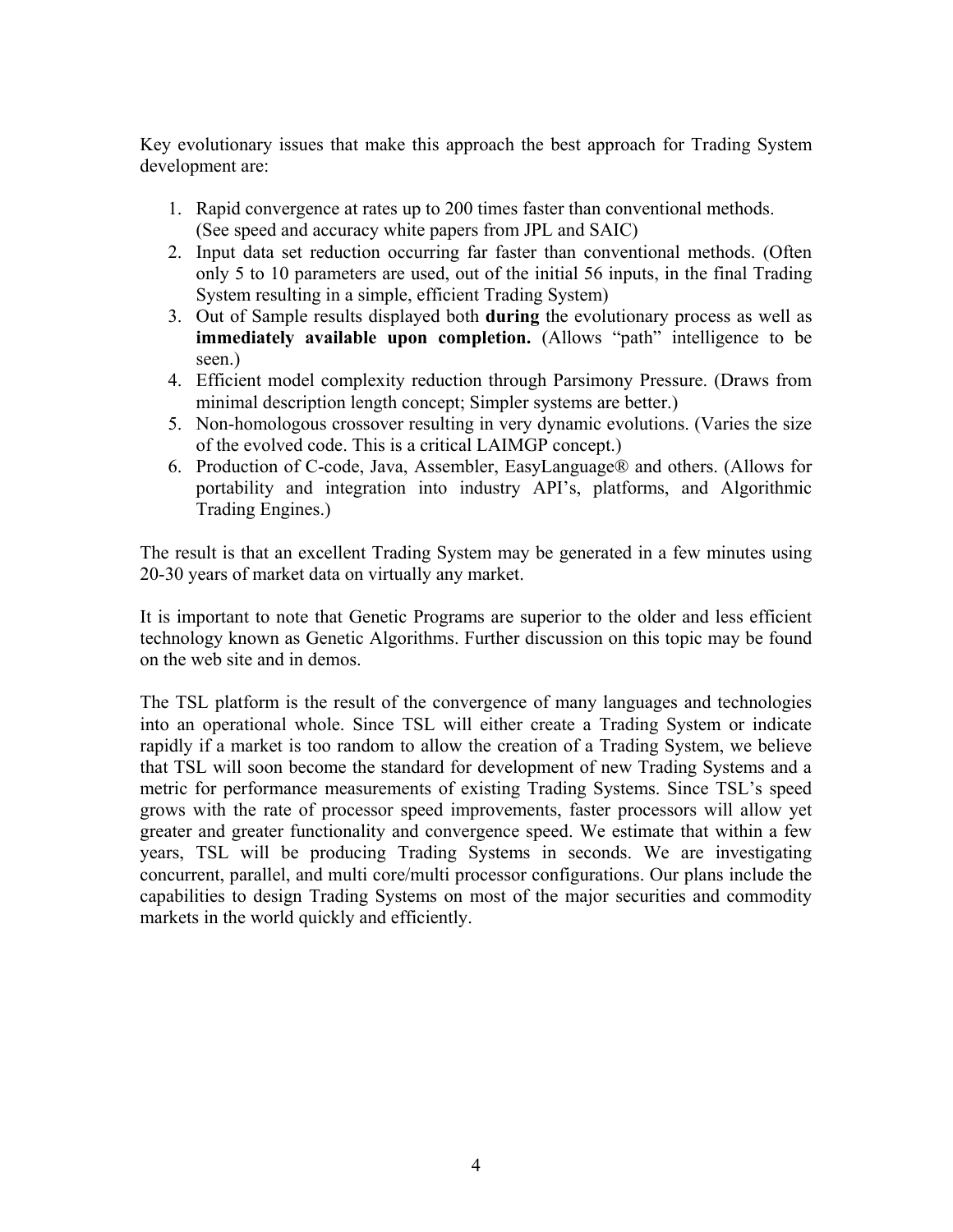



There are 8 graphs and 3 numeric readouts on the Run Graphics Tab. In the upper row, Training, Validation, Out of Sample and the All Data equity curves are displayed. These graphs show the profit or loss over time of the most recent system that best meets the requirements of the selected fitness function. Numeric run log information is also displayed assisting the developer in choosing the best trading model.

Out of Sample test data is data that was not used by the GP during evolution. It is important to note that OOS data is not part of the Training process and is considered blind, hidden, applied, held out or walk-forward data. Testing on Out of Sample (OOS) data is critical in the determination of the degree of robustness of a Trading System. **TSL displays both the latest performance of our Trading System on the OOS data and the OOS performance of our Trading System "during" the evolutionary process.** If the general path of the OOS log shows continual poor performance during the stochastic path, not implementing that particular configuration, data set, or market-model combination should be considered.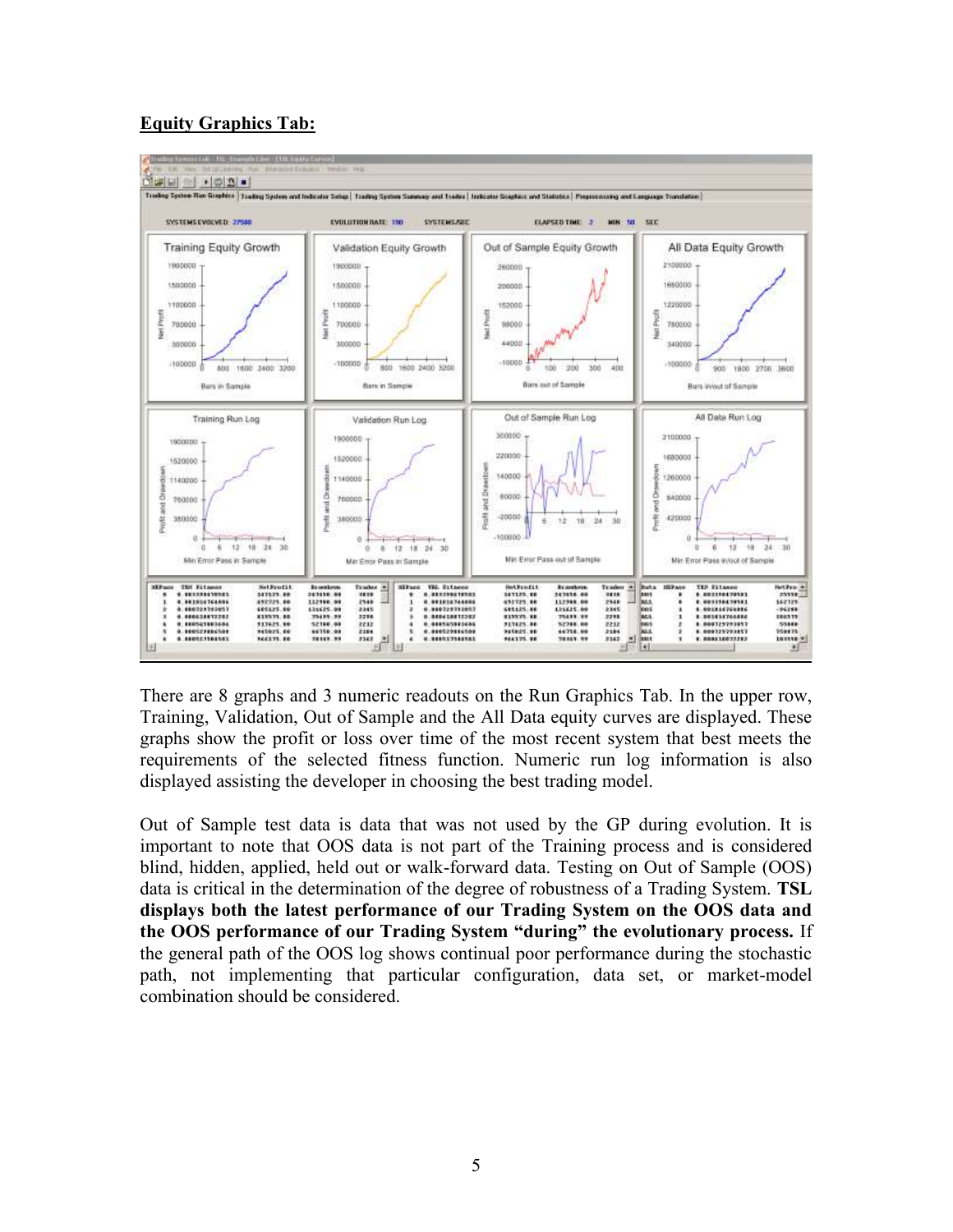# **System Setup Tab:**

| Paint Trading System<br>Portfolio Trading System<br>Man Tastal Trades<br><b>Man Total Trades</b><br>Let TSL Decide<br>2000<br>Set<br>firephics and Legi-<br><b>Force Min</b><br>$\blacksquare$<br>Beset Eq. on now run.<br><b><i><u>istal M.i.e.</u></i></b><br><b>Min Total Trades</b><br>Max Tatal Trades<br>In the<br>El Mas Taudes/day<br><b>Bea Time</b><br><b>BeautLogonnewman</b><br>1118<br>0100000000<br><b>BAJALO PAILLINGSIS</b><br><b>Total Trades</b><br>5000 Manplotted points<br><b>End Time</b><br>1000<br>Entry, Exit and Reverse Ruis<br><b>Trade Direction</b><br>Trades Based On:<br><b>E NunMITLingt</b><br>Let TSL decide now<br><sup>1</sup> Longard Shee<br><b>Long Grey</b><br><b>C. Sheet Date</b><br>1. This Bar's Clean<br>$\frac{1}{2}$<br>T Dwfrahila<br><b><i><u><u><b>Dations and Hedge Setup</b></u></u></i></b><br><b>Special Options East Rules</b><br><b>Hotel</b><br>F Nemcloskoval<br>East at Option East<br>F 151 Options<br>Londong Silaya (Dorising Sylla)<br>BEASISHTO NEUTRAL<br><b>BULLISH TILNESTING</b><br><b>SHORT VILATE ITY</b><br><b>LONG VOLATILITY</b><br>F Long Collar<br><b>Theatland</b><br>T Convenition<br>F Short Folio<br><b>F. Covered Put</b><br><b>T ShartShange</b><br>T. Leeu Strange<br><b>FielDonal</b><br>E. Third Pat<br><sup>17</sup> LangTyr<br><b>C.</b> from Limites<br>17 Looking Gloss 28<br><b>厂 Louiding Watt ≥</b><br>Looking Glass 35<br>IT Lincollat<br>F Looking Ellers 3<br>IT filters Call<br>(Turkish) Madel and Sicike Series<br><b>IT UseDictates</b><br><b>Bakers Twin</b><br><b>PMTDul</b><br>Pui 20us<br>E Let TSL Cyréve Malo Dialogue<br><b>Thikelisiunal</b><br>B.<br>Dan Sigma N:   2 Mail:   1<br>Day to field<br>Cult 1 Hot<br>Call 2 Dist<br>Months Francist<br>T Use Actual Religion Pierre<br>F.A.<br>Single Market System Information<br><b>StepLens Exits</b><br><b>System and Trading Run Constants</b><br>Food \$5hop<br>Syer: BAGC<br><b>Denr: Gold Continuous Control</b><br>Set<br>In Use<br>F-No Stops GPStopExH<br><b>Bak</b> 1000<br>Fared & Steel<br>From: 20100511<br>Ta: 20100524<br>008 Used. 2<br>29<br>20<br><b>Profit Targets or Limit Earls</b><br><b>Inilian</b><br><b>Entret S</b><br>Prepresentation and Softings Activities<br>Set<br>Target   1000<br>Vol Used, 3:<br>u<br>и<br>- NoEste<br><b>GP Lim Ex</b><br>Torget #<br>100,0000<br>100 0008<br><b>Big Point Value \$44</b><br><b>RISMAC</b><br><b>NATE</b><br>$\mathbf{n}$<br><b>Risk and Size</b><br>$\mathbf{a}$<br>٠<br>Casut, Bigk Size-ATRL<br><b>Min Move plz</b><br>18,0008<br>18,9866<br><b>Multiplett</b><br>ı<br><b>High-housted., &amp;</b><br>* Hone<br>$\mathbf{u}$<br>Разрассивные Туре<br>Const. Risk Size-StdDev<br>100.0000<br>100.0008<br><b>Parisdz</b><br>10<br>Price Scale<br>Constant Dollars<br><b>IS</b><br><b>Bar Size Bloday</b> )<br>1. Mixed Trend CounterTrend albiato52<br><b>N</b> Bur Easts<br>Ford Symmet Landsale<br>10<br>AcctSize, \$ 100000<br>190000<br>Max N<br>F. Nerat<br>Financi Ni Bas exit<br>Money Management<br><b><i>Upidade</i></b><br>3373<br>EM<br><b>Number of Input columns:</b><br>m<br>May Side:<br>* None<br>Trop/Tar<br><b>TERRITAL</b><br>2010/07/11<br>Evalve Masey Management<br>Max Size<br>19<br>$-5$ et<br>Flass Baltimore<br><b>Didundi</b><br><b>REN</b><br>1.78<br><b>Activado Nicos</b><br>PortukoSpolute<br>Apply without<br><sup>El</sup> Condant Dorm<br>Proprocessed<br><b>Tes Systems</b><br>Trailers, P. Akers<br><b>BUJIARAN HAIRIER</b><br><b>BEE</b><br><b>WE</b><br>21<br>۰<br>Finish Holter<br>Restore<br><b>History</b><br>and Indicators<br>Data<br>1.131<br>3.937<br>TOWNSHIPS, ERECHOLD<br>288<br>Contast Dulas<br><b>Defaults</b><br><b>SEE</b><br><b>CONCERNE EXCORPTS</b><br>228<br>٠<br>Plicake<br><b>Wallished</b><br>TELLET.<br>٠<br>FORESTER, DOCUMENTS.<br>111<br>198100 | Trading Senton Run Graphics Trading System and Indicates Setup   Trading System Semmary and Trades   Preprecessing and Language Translation  <br><b>Daily or IntraDay Barr</b><br><sup>14</sup> Daily Bara or IntraDay Overnight | DayTrade-IntraDuction |  |  |
|------------------------------------------------------------------------------------------------------------------------------------------------------------------------------------------------------------------------------------------------------------------------------------------------------------------------------------------------------------------------------------------------------------------------------------------------------------------------------------------------------------------------------------------------------------------------------------------------------------------------------------------------------------------------------------------------------------------------------------------------------------------------------------------------------------------------------------------------------------------------------------------------------------------------------------------------------------------------------------------------------------------------------------------------------------------------------------------------------------------------------------------------------------------------------------------------------------------------------------------------------------------------------------------------------------------------------------------------------------------------------------------------------------------------------------------------------------------------------------------------------------------------------------------------------------------------------------------------------------------------------------------------------------------------------------------------------------------------------------------------------------------------------------------------------------------------------------------------------------------------------------------------------------------------------------------------------------------------------------------------------------------------------------------------------------------------------------------------------------------------------------------------------------------------------------------------------------------------------------------------------------------------------------------------------------------------------------------------------------------------------------------------------------------------------------------------------------------------------------------------------------------------------------------------------------------------------------------------------------------------------------------------------------------------------------------------------------------------------------------------------------------------------------------------------------------------------------------------------------------------------------------------------------------------------------------------------------------------------------------------------------------------------------------------------------------------------------------------------------------------------------------------------------------------------------------------------------------------------------------------------------------------------------------------------------------------------------------------------------------------------------------------------------------------------------------------------------------------------------------------------------------------------------------------------------------------------------------------------------------------------------------------------------------------------------------------------------------------------------------------------------------------------------------------------------------------------------------------|----------------------------------------------------------------------------------------------------------------------------------------------------------------------------------------------------------------------------------|-----------------------|--|--|
|                                                                                                                                                                                                                                                                                                                                                                                                                                                                                                                                                                                                                                                                                                                                                                                                                                                                                                                                                                                                                                                                                                                                                                                                                                                                                                                                                                                                                                                                                                                                                                                                                                                                                                                                                                                                                                                                                                                                                                                                                                                                                                                                                                                                                                                                                                                                                                                                                                                                                                                                                                                                                                                                                                                                                                                                                                                                                                                                                                                                                                                                                                                                                                                                                                                                                                                                                                                                                                                                                                                                                                                                                                                                                                                                                                                                                                                | <b>Desem Type</b><br><sup>19</sup> Single Directional System or Optimi                                                                                                                                                           |                       |  |  |
|                                                                                                                                                                                                                                                                                                                                                                                                                                                                                                                                                                                                                                                                                                                                                                                                                                                                                                                                                                                                                                                                                                                                                                                                                                                                                                                                                                                                                                                                                                                                                                                                                                                                                                                                                                                                                                                                                                                                                                                                                                                                                                                                                                                                                                                                                                                                                                                                                                                                                                                                                                                                                                                                                                                                                                                                                                                                                                                                                                                                                                                                                                                                                                                                                                                                                                                                                                                                                                                                                                                                                                                                                                                                                                                                                                                                                                                | <b>Trading System Setup</b>                                                                                                                                                                                                      |                       |  |  |
|                                                                                                                                                                                                                                                                                                                                                                                                                                                                                                                                                                                                                                                                                                                                                                                                                                                                                                                                                                                                                                                                                                                                                                                                                                                                                                                                                                                                                                                                                                                                                                                                                                                                                                                                                                                                                                                                                                                                                                                                                                                                                                                                                                                                                                                                                                                                                                                                                                                                                                                                                                                                                                                                                                                                                                                                                                                                                                                                                                                                                                                                                                                                                                                                                                                                                                                                                                                                                                                                                                                                                                                                                                                                                                                                                                                                                                                | <b>Filmess Function</b>                                                                                                                                                                                                          |                       |  |  |
|                                                                                                                                                                                                                                                                                                                                                                                                                                                                                                                                                                                                                                                                                                                                                                                                                                                                                                                                                                                                                                                                                                                                                                                                                                                                                                                                                                                                                                                                                                                                                                                                                                                                                                                                                                                                                                                                                                                                                                                                                                                                                                                                                                                                                                                                                                                                                                                                                                                                                                                                                                                                                                                                                                                                                                                                                                                                                                                                                                                                                                                                                                                                                                                                                                                                                                                                                                                                                                                                                                                                                                                                                                                                                                                                                                                                                                                | 1. Net Profit                                                                                                                                                                                                                    |                       |  |  |
|                                                                                                                                                                                                                                                                                                                                                                                                                                                                                                                                                                                                                                                                                                                                                                                                                                                                                                                                                                                                                                                                                                                                                                                                                                                                                                                                                                                                                                                                                                                                                                                                                                                                                                                                                                                                                                                                                                                                                                                                                                                                                                                                                                                                                                                                                                                                                                                                                                                                                                                                                                                                                                                                                                                                                                                                                                                                                                                                                                                                                                                                                                                                                                                                                                                                                                                                                                                                                                                                                                                                                                                                                                                                                                                                                                                                                                                |                                                                                                                                                                                                                                  |                       |  |  |
|                                                                                                                                                                                                                                                                                                                                                                                                                                                                                                                                                                                                                                                                                                                                                                                                                                                                                                                                                                                                                                                                                                                                                                                                                                                                                                                                                                                                                                                                                                                                                                                                                                                                                                                                                                                                                                                                                                                                                                                                                                                                                                                                                                                                                                                                                                                                                                                                                                                                                                                                                                                                                                                                                                                                                                                                                                                                                                                                                                                                                                                                                                                                                                                                                                                                                                                                                                                                                                                                                                                                                                                                                                                                                                                                                                                                                                                |                                                                                                                                                                                                                                  |                       |  |  |
|                                                                                                                                                                                                                                                                                                                                                                                                                                                                                                                                                                                                                                                                                                                                                                                                                                                                                                                                                                                                                                                                                                                                                                                                                                                                                                                                                                                                                                                                                                                                                                                                                                                                                                                                                                                                                                                                                                                                                                                                                                                                                                                                                                                                                                                                                                                                                                                                                                                                                                                                                                                                                                                                                                                                                                                                                                                                                                                                                                                                                                                                                                                                                                                                                                                                                                                                                                                                                                                                                                                                                                                                                                                                                                                                                                                                                                                |                                                                                                                                                                                                                                  |                       |  |  |
|                                                                                                                                                                                                                                                                                                                                                                                                                                                                                                                                                                                                                                                                                                                                                                                                                                                                                                                                                                                                                                                                                                                                                                                                                                                                                                                                                                                                                                                                                                                                                                                                                                                                                                                                                                                                                                                                                                                                                                                                                                                                                                                                                                                                                                                                                                                                                                                                                                                                                                                                                                                                                                                                                                                                                                                                                                                                                                                                                                                                                                                                                                                                                                                                                                                                                                                                                                                                                                                                                                                                                                                                                                                                                                                                                                                                                                                |                                                                                                                                                                                                                                  |                       |  |  |
|                                                                                                                                                                                                                                                                                                                                                                                                                                                                                                                                                                                                                                                                                                                                                                                                                                                                                                                                                                                                                                                                                                                                                                                                                                                                                                                                                                                                                                                                                                                                                                                                                                                                                                                                                                                                                                                                                                                                                                                                                                                                                                                                                                                                                                                                                                                                                                                                                                                                                                                                                                                                                                                                                                                                                                                                                                                                                                                                                                                                                                                                                                                                                                                                                                                                                                                                                                                                                                                                                                                                                                                                                                                                                                                                                                                                                                                |                                                                                                                                                                                                                                  |                       |  |  |
|                                                                                                                                                                                                                                                                                                                                                                                                                                                                                                                                                                                                                                                                                                                                                                                                                                                                                                                                                                                                                                                                                                                                                                                                                                                                                                                                                                                                                                                                                                                                                                                                                                                                                                                                                                                                                                                                                                                                                                                                                                                                                                                                                                                                                                                                                                                                                                                                                                                                                                                                                                                                                                                                                                                                                                                                                                                                                                                                                                                                                                                                                                                                                                                                                                                                                                                                                                                                                                                                                                                                                                                                                                                                                                                                                                                                                                                |                                                                                                                                                                                                                                  |                       |  |  |
|                                                                                                                                                                                                                                                                                                                                                                                                                                                                                                                                                                                                                                                                                                                                                                                                                                                                                                                                                                                                                                                                                                                                                                                                                                                                                                                                                                                                                                                                                                                                                                                                                                                                                                                                                                                                                                                                                                                                                                                                                                                                                                                                                                                                                                                                                                                                                                                                                                                                                                                                                                                                                                                                                                                                                                                                                                                                                                                                                                                                                                                                                                                                                                                                                                                                                                                                                                                                                                                                                                                                                                                                                                                                                                                                                                                                                                                |                                                                                                                                                                                                                                  |                       |  |  |
|                                                                                                                                                                                                                                                                                                                                                                                                                                                                                                                                                                                                                                                                                                                                                                                                                                                                                                                                                                                                                                                                                                                                                                                                                                                                                                                                                                                                                                                                                                                                                                                                                                                                                                                                                                                                                                                                                                                                                                                                                                                                                                                                                                                                                                                                                                                                                                                                                                                                                                                                                                                                                                                                                                                                                                                                                                                                                                                                                                                                                                                                                                                                                                                                                                                                                                                                                                                                                                                                                                                                                                                                                                                                                                                                                                                                                                                |                                                                                                                                                                                                                                  |                       |  |  |
|                                                                                                                                                                                                                                                                                                                                                                                                                                                                                                                                                                                                                                                                                                                                                                                                                                                                                                                                                                                                                                                                                                                                                                                                                                                                                                                                                                                                                                                                                                                                                                                                                                                                                                                                                                                                                                                                                                                                                                                                                                                                                                                                                                                                                                                                                                                                                                                                                                                                                                                                                                                                                                                                                                                                                                                                                                                                                                                                                                                                                                                                                                                                                                                                                                                                                                                                                                                                                                                                                                                                                                                                                                                                                                                                                                                                                                                |                                                                                                                                                                                                                                  |                       |  |  |
|                                                                                                                                                                                                                                                                                                                                                                                                                                                                                                                                                                                                                                                                                                                                                                                                                                                                                                                                                                                                                                                                                                                                                                                                                                                                                                                                                                                                                                                                                                                                                                                                                                                                                                                                                                                                                                                                                                                                                                                                                                                                                                                                                                                                                                                                                                                                                                                                                                                                                                                                                                                                                                                                                                                                                                                                                                                                                                                                                                                                                                                                                                                                                                                                                                                                                                                                                                                                                                                                                                                                                                                                                                                                                                                                                                                                                                                |                                                                                                                                                                                                                                  |                       |  |  |
|                                                                                                                                                                                                                                                                                                                                                                                                                                                                                                                                                                                                                                                                                                                                                                                                                                                                                                                                                                                                                                                                                                                                                                                                                                                                                                                                                                                                                                                                                                                                                                                                                                                                                                                                                                                                                                                                                                                                                                                                                                                                                                                                                                                                                                                                                                                                                                                                                                                                                                                                                                                                                                                                                                                                                                                                                                                                                                                                                                                                                                                                                                                                                                                                                                                                                                                                                                                                                                                                                                                                                                                                                                                                                                                                                                                                                                                |                                                                                                                                                                                                                                  |                       |  |  |
|                                                                                                                                                                                                                                                                                                                                                                                                                                                                                                                                                                                                                                                                                                                                                                                                                                                                                                                                                                                                                                                                                                                                                                                                                                                                                                                                                                                                                                                                                                                                                                                                                                                                                                                                                                                                                                                                                                                                                                                                                                                                                                                                                                                                                                                                                                                                                                                                                                                                                                                                                                                                                                                                                                                                                                                                                                                                                                                                                                                                                                                                                                                                                                                                                                                                                                                                                                                                                                                                                                                                                                                                                                                                                                                                                                                                                                                |                                                                                                                                                                                                                                  |                       |  |  |
|                                                                                                                                                                                                                                                                                                                                                                                                                                                                                                                                                                                                                                                                                                                                                                                                                                                                                                                                                                                                                                                                                                                                                                                                                                                                                                                                                                                                                                                                                                                                                                                                                                                                                                                                                                                                                                                                                                                                                                                                                                                                                                                                                                                                                                                                                                                                                                                                                                                                                                                                                                                                                                                                                                                                                                                                                                                                                                                                                                                                                                                                                                                                                                                                                                                                                                                                                                                                                                                                                                                                                                                                                                                                                                                                                                                                                                                |                                                                                                                                                                                                                                  |                       |  |  |
|                                                                                                                                                                                                                                                                                                                                                                                                                                                                                                                                                                                                                                                                                                                                                                                                                                                                                                                                                                                                                                                                                                                                                                                                                                                                                                                                                                                                                                                                                                                                                                                                                                                                                                                                                                                                                                                                                                                                                                                                                                                                                                                                                                                                                                                                                                                                                                                                                                                                                                                                                                                                                                                                                                                                                                                                                                                                                                                                                                                                                                                                                                                                                                                                                                                                                                                                                                                                                                                                                                                                                                                                                                                                                                                                                                                                                                                |                                                                                                                                                                                                                                  |                       |  |  |
|                                                                                                                                                                                                                                                                                                                                                                                                                                                                                                                                                                                                                                                                                                                                                                                                                                                                                                                                                                                                                                                                                                                                                                                                                                                                                                                                                                                                                                                                                                                                                                                                                                                                                                                                                                                                                                                                                                                                                                                                                                                                                                                                                                                                                                                                                                                                                                                                                                                                                                                                                                                                                                                                                                                                                                                                                                                                                                                                                                                                                                                                                                                                                                                                                                                                                                                                                                                                                                                                                                                                                                                                                                                                                                                                                                                                                                                |                                                                                                                                                                                                                                  |                       |  |  |
|                                                                                                                                                                                                                                                                                                                                                                                                                                                                                                                                                                                                                                                                                                                                                                                                                                                                                                                                                                                                                                                                                                                                                                                                                                                                                                                                                                                                                                                                                                                                                                                                                                                                                                                                                                                                                                                                                                                                                                                                                                                                                                                                                                                                                                                                                                                                                                                                                                                                                                                                                                                                                                                                                                                                                                                                                                                                                                                                                                                                                                                                                                                                                                                                                                                                                                                                                                                                                                                                                                                                                                                                                                                                                                                                                                                                                                                |                                                                                                                                                                                                                                  |                       |  |  |
|                                                                                                                                                                                                                                                                                                                                                                                                                                                                                                                                                                                                                                                                                                                                                                                                                                                                                                                                                                                                                                                                                                                                                                                                                                                                                                                                                                                                                                                                                                                                                                                                                                                                                                                                                                                                                                                                                                                                                                                                                                                                                                                                                                                                                                                                                                                                                                                                                                                                                                                                                                                                                                                                                                                                                                                                                                                                                                                                                                                                                                                                                                                                                                                                                                                                                                                                                                                                                                                                                                                                                                                                                                                                                                                                                                                                                                                |                                                                                                                                                                                                                                  |                       |  |  |
|                                                                                                                                                                                                                                                                                                                                                                                                                                                                                                                                                                                                                                                                                                                                                                                                                                                                                                                                                                                                                                                                                                                                                                                                                                                                                                                                                                                                                                                                                                                                                                                                                                                                                                                                                                                                                                                                                                                                                                                                                                                                                                                                                                                                                                                                                                                                                                                                                                                                                                                                                                                                                                                                                                                                                                                                                                                                                                                                                                                                                                                                                                                                                                                                                                                                                                                                                                                                                                                                                                                                                                                                                                                                                                                                                                                                                                                |                                                                                                                                                                                                                                  |                       |  |  |
|                                                                                                                                                                                                                                                                                                                                                                                                                                                                                                                                                                                                                                                                                                                                                                                                                                                                                                                                                                                                                                                                                                                                                                                                                                                                                                                                                                                                                                                                                                                                                                                                                                                                                                                                                                                                                                                                                                                                                                                                                                                                                                                                                                                                                                                                                                                                                                                                                                                                                                                                                                                                                                                                                                                                                                                                                                                                                                                                                                                                                                                                                                                                                                                                                                                                                                                                                                                                                                                                                                                                                                                                                                                                                                                                                                                                                                                |                                                                                                                                                                                                                                  |                       |  |  |
|                                                                                                                                                                                                                                                                                                                                                                                                                                                                                                                                                                                                                                                                                                                                                                                                                                                                                                                                                                                                                                                                                                                                                                                                                                                                                                                                                                                                                                                                                                                                                                                                                                                                                                                                                                                                                                                                                                                                                                                                                                                                                                                                                                                                                                                                                                                                                                                                                                                                                                                                                                                                                                                                                                                                                                                                                                                                                                                                                                                                                                                                                                                                                                                                                                                                                                                                                                                                                                                                                                                                                                                                                                                                                                                                                                                                                                                |                                                                                                                                                                                                                                  |                       |  |  |
|                                                                                                                                                                                                                                                                                                                                                                                                                                                                                                                                                                                                                                                                                                                                                                                                                                                                                                                                                                                                                                                                                                                                                                                                                                                                                                                                                                                                                                                                                                                                                                                                                                                                                                                                                                                                                                                                                                                                                                                                                                                                                                                                                                                                                                                                                                                                                                                                                                                                                                                                                                                                                                                                                                                                                                                                                                                                                                                                                                                                                                                                                                                                                                                                                                                                                                                                                                                                                                                                                                                                                                                                                                                                                                                                                                                                                                                |                                                                                                                                                                                                                                  |                       |  |  |
|                                                                                                                                                                                                                                                                                                                                                                                                                                                                                                                                                                                                                                                                                                                                                                                                                                                                                                                                                                                                                                                                                                                                                                                                                                                                                                                                                                                                                                                                                                                                                                                                                                                                                                                                                                                                                                                                                                                                                                                                                                                                                                                                                                                                                                                                                                                                                                                                                                                                                                                                                                                                                                                                                                                                                                                                                                                                                                                                                                                                                                                                                                                                                                                                                                                                                                                                                                                                                                                                                                                                                                                                                                                                                                                                                                                                                                                |                                                                                                                                                                                                                                  |                       |  |  |
|                                                                                                                                                                                                                                                                                                                                                                                                                                                                                                                                                                                                                                                                                                                                                                                                                                                                                                                                                                                                                                                                                                                                                                                                                                                                                                                                                                                                                                                                                                                                                                                                                                                                                                                                                                                                                                                                                                                                                                                                                                                                                                                                                                                                                                                                                                                                                                                                                                                                                                                                                                                                                                                                                                                                                                                                                                                                                                                                                                                                                                                                                                                                                                                                                                                                                                                                                                                                                                                                                                                                                                                                                                                                                                                                                                                                                                                |                                                                                                                                                                                                                                  |                       |  |  |
|                                                                                                                                                                                                                                                                                                                                                                                                                                                                                                                                                                                                                                                                                                                                                                                                                                                                                                                                                                                                                                                                                                                                                                                                                                                                                                                                                                                                                                                                                                                                                                                                                                                                                                                                                                                                                                                                                                                                                                                                                                                                                                                                                                                                                                                                                                                                                                                                                                                                                                                                                                                                                                                                                                                                                                                                                                                                                                                                                                                                                                                                                                                                                                                                                                                                                                                                                                                                                                                                                                                                                                                                                                                                                                                                                                                                                                                |                                                                                                                                                                                                                                  |                       |  |  |
|                                                                                                                                                                                                                                                                                                                                                                                                                                                                                                                                                                                                                                                                                                                                                                                                                                                                                                                                                                                                                                                                                                                                                                                                                                                                                                                                                                                                                                                                                                                                                                                                                                                                                                                                                                                                                                                                                                                                                                                                                                                                                                                                                                                                                                                                                                                                                                                                                                                                                                                                                                                                                                                                                                                                                                                                                                                                                                                                                                                                                                                                                                                                                                                                                                                                                                                                                                                                                                                                                                                                                                                                                                                                                                                                                                                                                                                |                                                                                                                                                                                                                                  |                       |  |  |
|                                                                                                                                                                                                                                                                                                                                                                                                                                                                                                                                                                                                                                                                                                                                                                                                                                                                                                                                                                                                                                                                                                                                                                                                                                                                                                                                                                                                                                                                                                                                                                                                                                                                                                                                                                                                                                                                                                                                                                                                                                                                                                                                                                                                                                                                                                                                                                                                                                                                                                                                                                                                                                                                                                                                                                                                                                                                                                                                                                                                                                                                                                                                                                                                                                                                                                                                                                                                                                                                                                                                                                                                                                                                                                                                                                                                                                                |                                                                                                                                                                                                                                  |                       |  |  |
|                                                                                                                                                                                                                                                                                                                                                                                                                                                                                                                                                                                                                                                                                                                                                                                                                                                                                                                                                                                                                                                                                                                                                                                                                                                                                                                                                                                                                                                                                                                                                                                                                                                                                                                                                                                                                                                                                                                                                                                                                                                                                                                                                                                                                                                                                                                                                                                                                                                                                                                                                                                                                                                                                                                                                                                                                                                                                                                                                                                                                                                                                                                                                                                                                                                                                                                                                                                                                                                                                                                                                                                                                                                                                                                                                                                                                                                |                                                                                                                                                                                                                                  |                       |  |  |
|                                                                                                                                                                                                                                                                                                                                                                                                                                                                                                                                                                                                                                                                                                                                                                                                                                                                                                                                                                                                                                                                                                                                                                                                                                                                                                                                                                                                                                                                                                                                                                                                                                                                                                                                                                                                                                                                                                                                                                                                                                                                                                                                                                                                                                                                                                                                                                                                                                                                                                                                                                                                                                                                                                                                                                                                                                                                                                                                                                                                                                                                                                                                                                                                                                                                                                                                                                                                                                                                                                                                                                                                                                                                                                                                                                                                                                                |                                                                                                                                                                                                                                  |                       |  |  |

The Trading System Setup Tap allows the configuration of 33 Fitness Functions, 19 evolved Entry Tactics, 5 Preprocessed Data Sets, 7 evolved Exit Tactics and numerous other Trading System design configurations. TSL has ongoing and frequent updates and enhancements with Version 1.1 being a major update following many earlier updates and numerous client and trader feedback.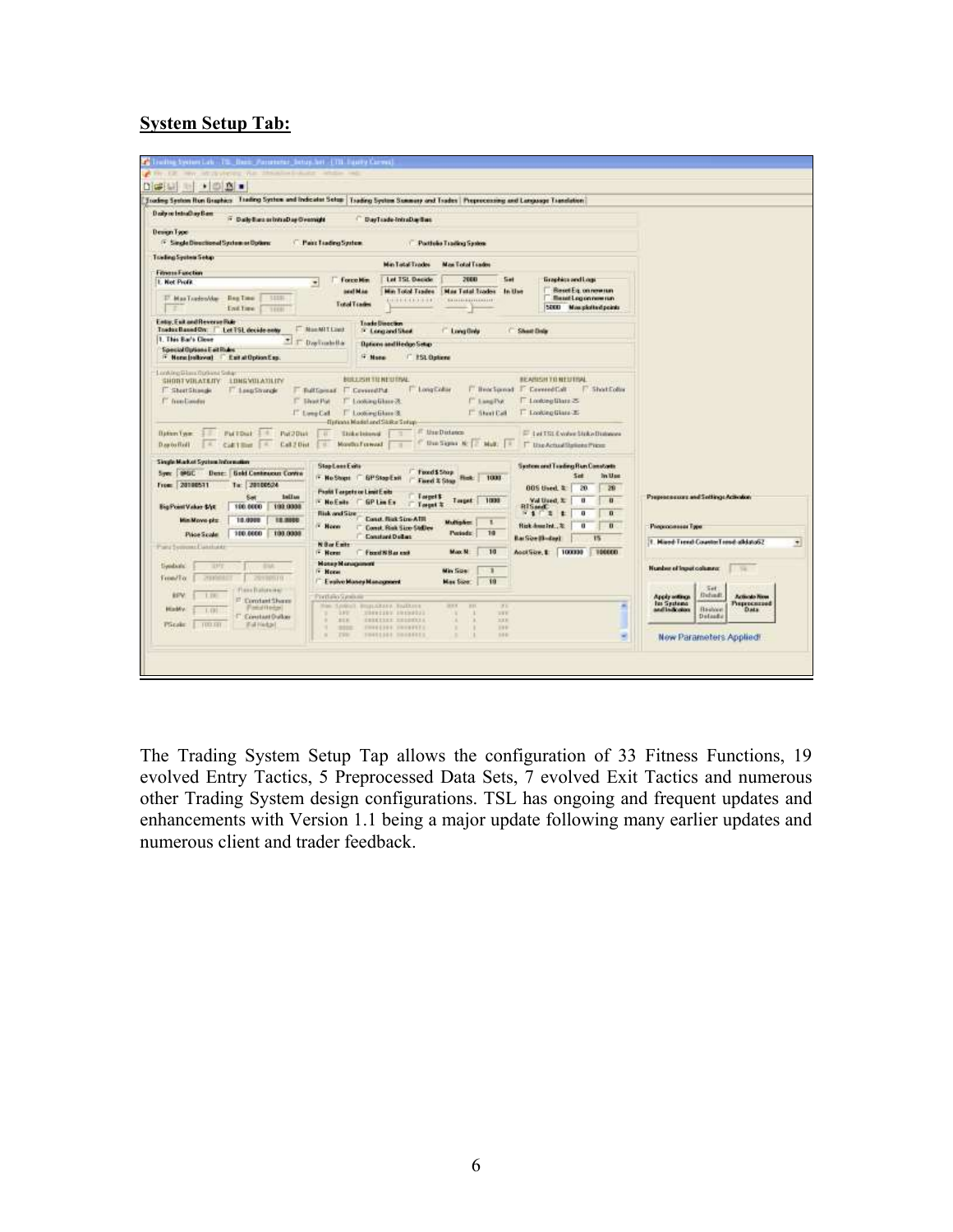### **System Results Tab:**

| $\bullet$ $\circ$ $\circ$<br><b>DIGHLI</b>       |                                 | Trading System Run Graphics   Trading System and Indicates Setup   Trading System Swemery and Tradin   Industrie Traphics and Statistics   Propositoring and Language Translation |                        |                                                     |                                     |                                          |                                           |                             |                                |
|--------------------------------------------------|---------------------------------|-----------------------------------------------------------------------------------------------------------------------------------------------------------------------------------|------------------------|-----------------------------------------------------|-------------------------------------|------------------------------------------|-------------------------------------------|-----------------------------|--------------------------------|
|                                                  |                                 |                                                                                                                                                                                   |                        |                                                     |                                     |                                          |                                           |                             |                                |
|                                                  |                                 |                                                                                                                                                                                   |                        |                                                     |                                     |                                          |                                           |                             |                                |
|                                                  |                                 | <b>Trading System Summary</b>                                                                                                                                                     |                        |                                                     |                                     | <b>Trade by Trade Data</b>               |                                           |                             |                                |
| 157.7                                            |                                 |                                                                                                                                                                                   |                        | inse.e.<br>브                                        |                                     |                                          |                                           |                             |                                |
| Training Data<br><b>Begin Date</b>               | 19838101                        | End Pote                                                                                                                                                                          | 20061221               | Training Sata<br><b>End of Day Trofing on Close</b> |                                     |                                          |                                           |                             |                                |
| <b>Total Het Fruitt</b>                          | 324675.00                       | <b>Open Position Profit</b>                                                                                                                                                       | 9.86                   | Directional: Long and Short                         |                                     | Fitness Fanction Type: Net Profit        |                                           |                             |                                |
| Bay and Hald Profit                              | 95500.00                        | Augu/years and a service                                                                                                                                                          | 93.25                  |                                                     |                                     | Bata Selection: Mixed-Tread-CounterTread |                                           |                             |                                |
| keepings (on lisht)<br>Green Prafit.             | 298.62<br>540625.00             | kepisyczna iśsiko<br>Gross Loss                                                                                                                                                   | \$7.15<br>$-215950.00$ | <b>Baily Bars</b>                                   |                                     | System Type: Singhe Disectional          |                                           |                             |                                |
| <b>Total Humer of Trades</b>                     | 118                             | Percent Profitable                                                                                                                                                                | 68.97                  |                                                     |                                     |                                          |                                           |                             |                                |
| <b>Long Trades</b>                               | 374                             | Short Trades                                                                                                                                                                      | 338                    |                                                     | ĦP.                                 | <b>ENTROIS ATE</b>                       | <b>ENTROPICE</b>                          |                             | TRADE PINNELY HUR SHOCKCTC!    |
| <b>Current Long Trades</b>                       | 110                             | <b>Correct Short Trodes</b>                                                                                                                                                       | 118                    |                                                     |                                     | EXITBATE                                 | EXTREME                                   | <b>CURPERTY</b>             |                                |
| Incornet Long Trades<br>Porrent Proditable Long  | 44<br>34.71                     | Incorrect Short Trades<br>Pertynt Profitable Sheet                                                                                                                                | 64<br>63.22            | ı                                                   | $\mathbf{1}$<br>$-1$                | 20030703<br>19938711                     | 1003.4886<br>1104.2006                    | 5708.88<br>5708.88          | ı.                             |
| <b>Winning Trades</b>                            | 349                             | Luzing Trades                                                                                                                                                                     | 388                    |                                                     |                                     |                                          |                                           |                             |                                |
| Largest Winning Trade                            | 19625.00                        | Largest Losing Trade                                                                                                                                                              | $-0225.00$             | ÷                                                   | $-1$                                | 20030311                                 | 1104.2888                                 | $-208.88$                   |                                |
| key Hinning Trade                                | 2252.68                         | key Locing Trade                                                                                                                                                                  | 1999.54                |                                                     | 1                                   | 20031335                                 | 1107.1110                                 | 2009.00                     | ٠                              |
| key Hin/key Loos<br><b>Basi Drivestown</b>       | $1.1*$<br>10708.80              | keerage Trade                                                                                                                                                                     | 932.97                 | ä                                                   | ı                                   | 70839715                                 | 1107, 1116                                | $-2688.88$                  |                                |
| Fredit Factor                                    | 2.30                            | Produt to Drawbook<br><b>Account Stor</b>                                                                                                                                         | 38.38<br>100008.80     |                                                     | $-1$                                | 20030738                                 | 1097.4886                                 | 250.68                      | r                              |
| <b>Sdev Return</b>                               | 2.33                            | key Hoothiy Bot. us Frice                                                                                                                                                         | 2.41                   |                                                     |                                     |                                          |                                           |                             |                                |
| Total Flat Tire, hars                            | 589.90                          | Hax Flat Time, bars                                                                                                                                                               | 589.46                 | ٠                                                   | $-1$                                | 20030328                                 | 1097, 4446                                | 1125.48                     |                                |
| <b>Sharpe Ratio</b>                              | 3.32                            | TimeInHorket. \                                                                                                                                                                   | 99.17                  |                                                     | 1                                   | 20031321                                 | 1994.9886                                 | 1325.68                     | U.                             |
| Percent Replied Data                             | 29.98                           | Slippage & Commination                                                                                                                                                            | 0.88                   |                                                     |                                     |                                          |                                           |                             |                                |
| Rig Point Talue<br><b>Itay and Hold Drawings</b> | 258.80<br>26999.00              | itica biover<br><b>Price Scale</b>                                                                                                                                                | 19.88<br>100.00        | ă.                                                  | $\mathbf{1}$<br>$-1$                | 20030321<br>70010122                     | 1006.7888<br>1093.7888                    | 2205.38<br>5525.10          | ı                              |
| & Evel Sys at ma err                             | 53532                           | Hun of Bars in Hun                                                                                                                                                                | 878                    |                                                     |                                     |                                          |                                           |                             |                                |
| <b>Pitness Errer</b>                             | 8.00073860                      | Bisk-free Isleecol Rate:                                                                                                                                                          | 3.36                   | ×                                                   | $-1$                                | 20839322                                 | 1093, 7866                                | 1623.88                     |                                |
| <b>Skru/Cles Traded</b>                          | 1.00                            | Has Shew/Cless Posseible                                                                                                                                                          | 10.00                  |                                                     | $\mathbf{1}$                        | 20030314                                 | 1867, 2888                                | 7259.68                     | х.                             |
| Trades per Year.                                 | 99.86                           | His Truinias Trudes/st                                                                                                                                                            | 4.88                   |                                                     |                                     |                                          |                                           |                             |                                |
|                                                  |                                 |                                                                                                                                                                                   |                        | ٠                                                   | $\mathbf{I}$<br>$-1$                | 20030724<br>20031725                     | 1007.2000<br>1103.7886                    | 4125.88<br>11275.88         | ž.                             |
| East of Day Troding on Close                     |                                 |                                                                                                                                                                                   |                        |                                                     |                                     |                                          |                                           |                             |                                |
| <b>Birectional: Long and Short</b>               |                                 |                                                                                                                                                                                   |                        | ٠                                                   | $-1$                                | 70838725                                 | 1103.3888                                 | 1925.88                     |                                |
| Fitzess Function Twee:                           | <b>Het Profit</b>               |                                                                                                                                                                                   |                        |                                                     | 1                                   | 20830159                                 | 1896.1888                                 | 18200.00                    |                                |
|                                                  |                                 |                                                                                                                                                                                   |                        | ٠ī                                                  |                                     |                                          |                                           |                             |                                |
| <b>Troining Data</b><br><b>Summary</b>           | Vidulation:<br>Bata.<br>Summure | Dut of<br>All Bata<br>Somple Date<br><b>Summons</b><br>Summory.                                                                                                                   |                        |                                                     | <b>Tionweibaa</b><br>Instead        | Validation<br><b>Data Trades</b>         | <b>Chat inf</b><br>Samuel Bata<br>Trader  | AB Data<br><b>Tractive</b>  | Magilida<br>Percent<br>Helping |
|                                                  |                                 |                                                                                                                                                                                   |                        |                                                     | Training<br><b>Option</b><br>Trades | Valdeton<br><b>Option</b>                | <b>But of</b><br>Samples<br><b>Oution</b> | <b>All Option</b><br>Trader |                                |

The Results Tab shows the Trading System Summary and the Trades during the run as well as when the run is finished. All information is held in spreadsheet importable text files. The Options trade window shows over 70 Options Trading Systems columns. System Summary information is available for Single Market Directional Trading Systems, Pairs, Portfolios and Options Trading Systems.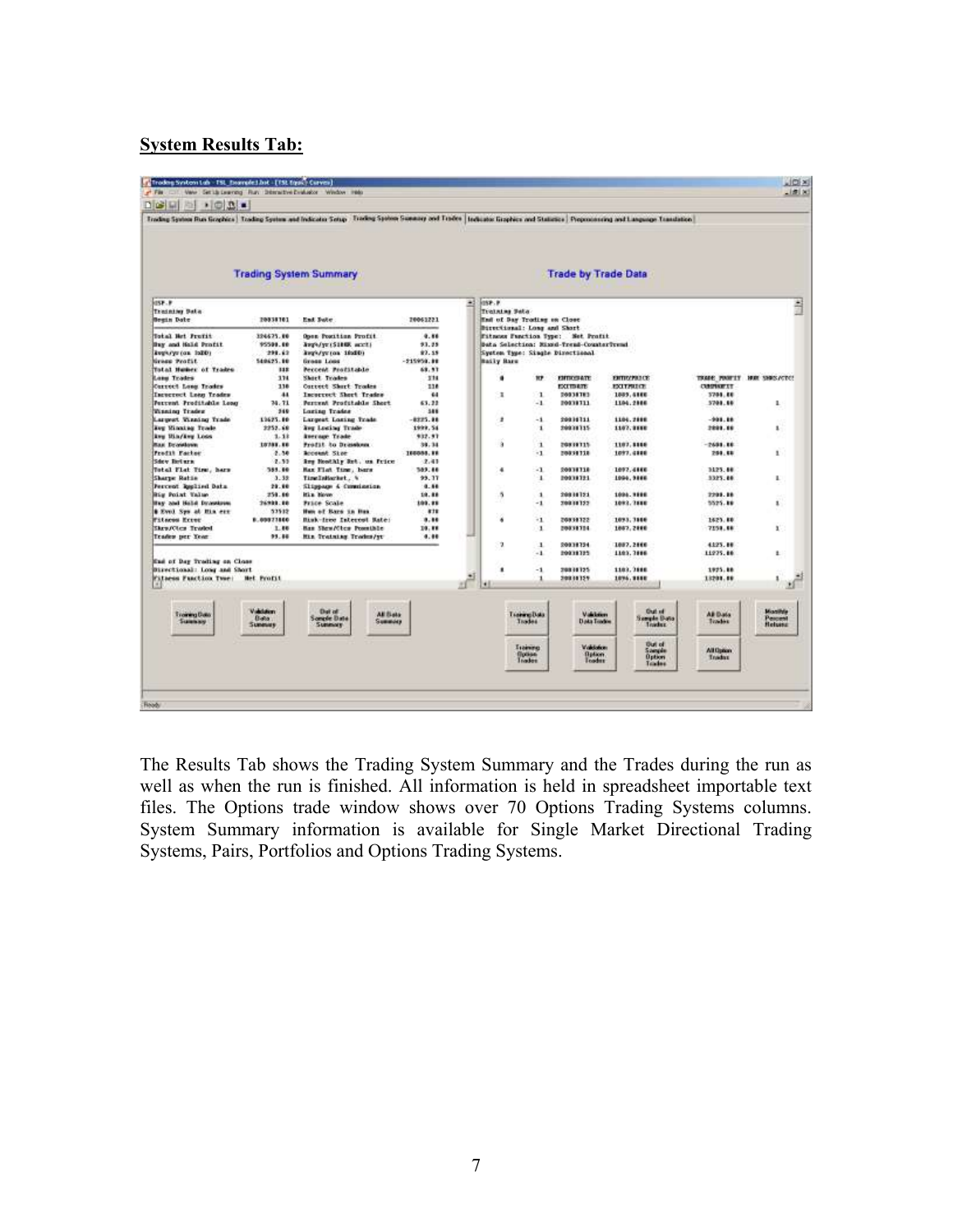



The Preprocessing and Language Tab provides for data preprocessing, C to EasyLanguage® translation, options database preprocessing (if available), and TSL platform license settings. The functionality here is extremely simple providing for fast preprocessing and language translation. Available data formats include: CSI, MetaStock, AIQ, TradeStation®, Free Internet data, ASCII, TXT, CSV, CompuTrac, DowJones, FutureSource, TeleChart2000v3, TechTools, XML, Binary and Internet Streaming data. Available endpoint languages include C, JAVA, Assembly, EasyLanguage® and others. Check with TSL for the latest information on currently available languages.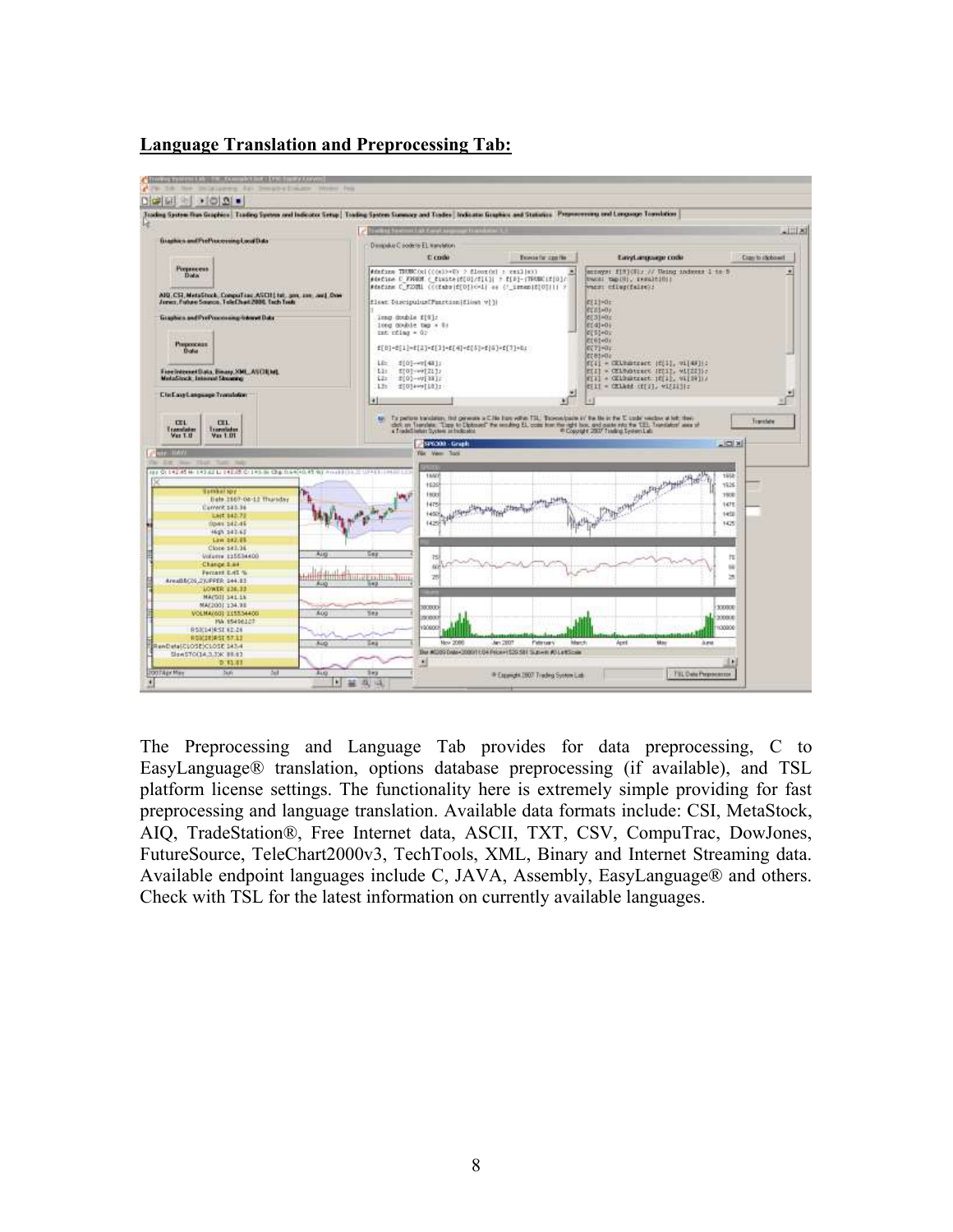#### **Genetic Programming Setup Section:**

|                                                                                                                    | 似                                                         |
|--------------------------------------------------------------------------------------------------------------------|-----------------------------------------------------------|
| Miscellaneous   Genetic Programming   DSS                                                                          |                                                           |
| Fitness Calculation Instructions   Search Operators                                                                | Program Size & Constants                                  |
| <b>Instruction Set</b>                                                                                             | <b>Instruction Control</b>                                |
| $\neg$ 02 FSQRT<br>$\blacktriangle$                                                                                | Maximum number of                                         |
| i-√ Comparison<br>-·□ Condition                                                                                    | $\overline{2}$ : $\overline{1, \ldots}$<br>FPU registers  |
| ∗-⊠ Data transfer                                                                                                  | Ratio Constants / Inputs (%)  <br>50                      |
| +-□ Division                                                                                                       |                                                           |
| ≑-□ Exponential                                                                                                    |                                                           |
| $\Box$ 01 F2XM1<br>+ V Multiplication                                                                              | Instruction Set Presets                                   |
| ≑~□ Rotate Stack                                                                                                   |                                                           |
| $\Box$ 01 FDECSTP                                                                                                  |                                                           |
| $\Box$ 01 FINCSTP<br>+ ⊠ Subtraction                                                                               | <b>Load Preset</b>                                        |
| * V Trigonometria                                                                                                  |                                                           |
| None  <br>ΑI                                                                                                       | Save Preset                                               |
| Instruction Weight<br>Reset Weights<br>1 <del>.</del><br>20                                                        |                                                           |
|                                                                                                                    |                                                           |
|                                                                                                                    |                                                           |
|                                                                                                                    |                                                           |
| 阮                                                                                                                  | Perlamence                                                |
|                                                                                                                    | Training filmess: 0.00111                                 |
| Interactive Evaluator<br>Program Manipulation:<br>Program Body<br>$10:100 = 101$<br>$L1:$ $f[0]*$ $(b)$ $(f[0])$ ; | $-101 \times$<br><b>Flun</b><br>Validators House: 0.00111 |
| $L2: f[0]/-v[30].$                                                                                                 | 158                                                       |
| $L3:$ $f[0]1$ $g[41]$ .<br>$14: 16$ (leflag) $f[0] = f[0]$ :                                                       |                                                           |
| $LS:$ $f[0]$ ** $V[32]$ .<br>$16:$ if (leflag) $f[0] = f[0]$ ;                                                     | Ferove                                                    |
| 17: tap-f[0]: f[0]-f[0]: f[0]-tap:                                                                                 | Training statistics: 0.0000 / 0.0000<br><b>Add</b>        |
|                                                                                                                    | <b>Optimize</b><br>Validation statistics: 0.0000 / 0.0000 |
| $I0: f[0] \rightarrow f[0].$<br>$I9: f[0]+w[55].$<br>L10: tmp=f[0], f[0]=f[0]; f[0]=tmp;<br>L11: f[0]+*v[48];      | <b>Flemove</b>                                            |
|                                                                                                                    | Introne                                                   |
| $L12: f[0]-v[13]$<br>$L13:$ $L[0]+IV[40]$<br>$L14:$ f[0] $=$ $v$ [37]                                              | Smplity                                                   |
|                                                                                                                    | <b>Dirc Dpenstions</b>                                    |
| $L15:$ $f[0]-v[13]$<br>$L16: [10]**v[37]$<br>$L17: E[0]+vv[48]$<br>$L18: E[0]*=v[20].$                             | Dotorn.<br>Save Program                                   |
|                                                                                                                    | View Results                                              |
|                                                                                                                    | Load Program<br>Program<br>Gueue                          |
|                                                                                                                    | Save C Ende                                               |
|                                                                                                                    | Save Accentier Code                                       |

GP instruction sets may be edited, or weights adjusted for each machine instruction. The GP produced C code may be edited and viewed in the Interactive Evaluator window following evolution, prior to translation to other languages The Genetic Program used within TSL is hundreds of times faster than competing algorithms. Moreover, TSL writes the Trading System code for you.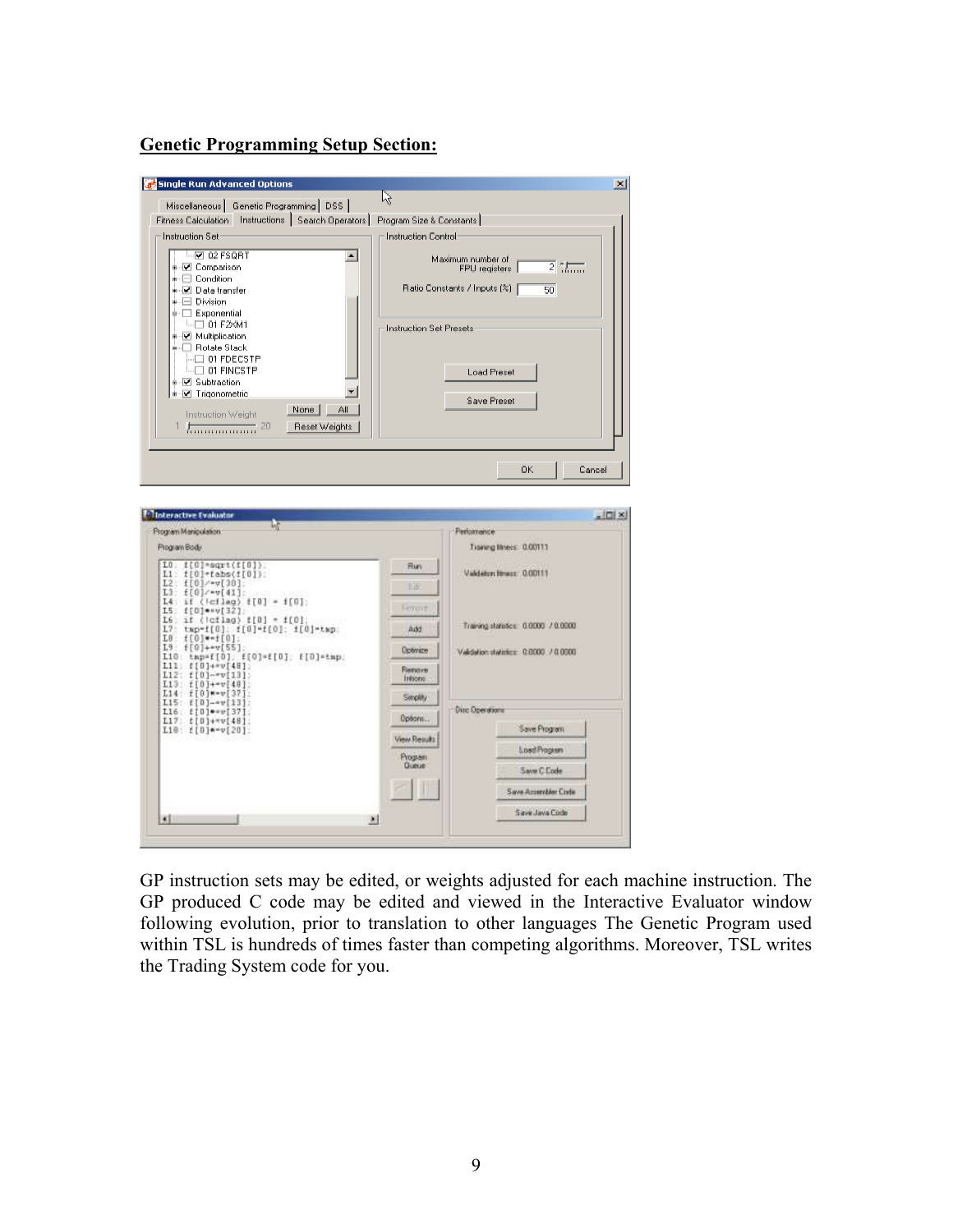## **TSL Platform User Manuals:**



The Trading System Lab and Discipulus Genetic Programming User Manuals provide nearly 300 pages of support. Discussions on how to develop robust trading systems are included as well as methods to enhance OOS performance. Technical Support is available directly through TSL.

For pricing information, please visit our web site.